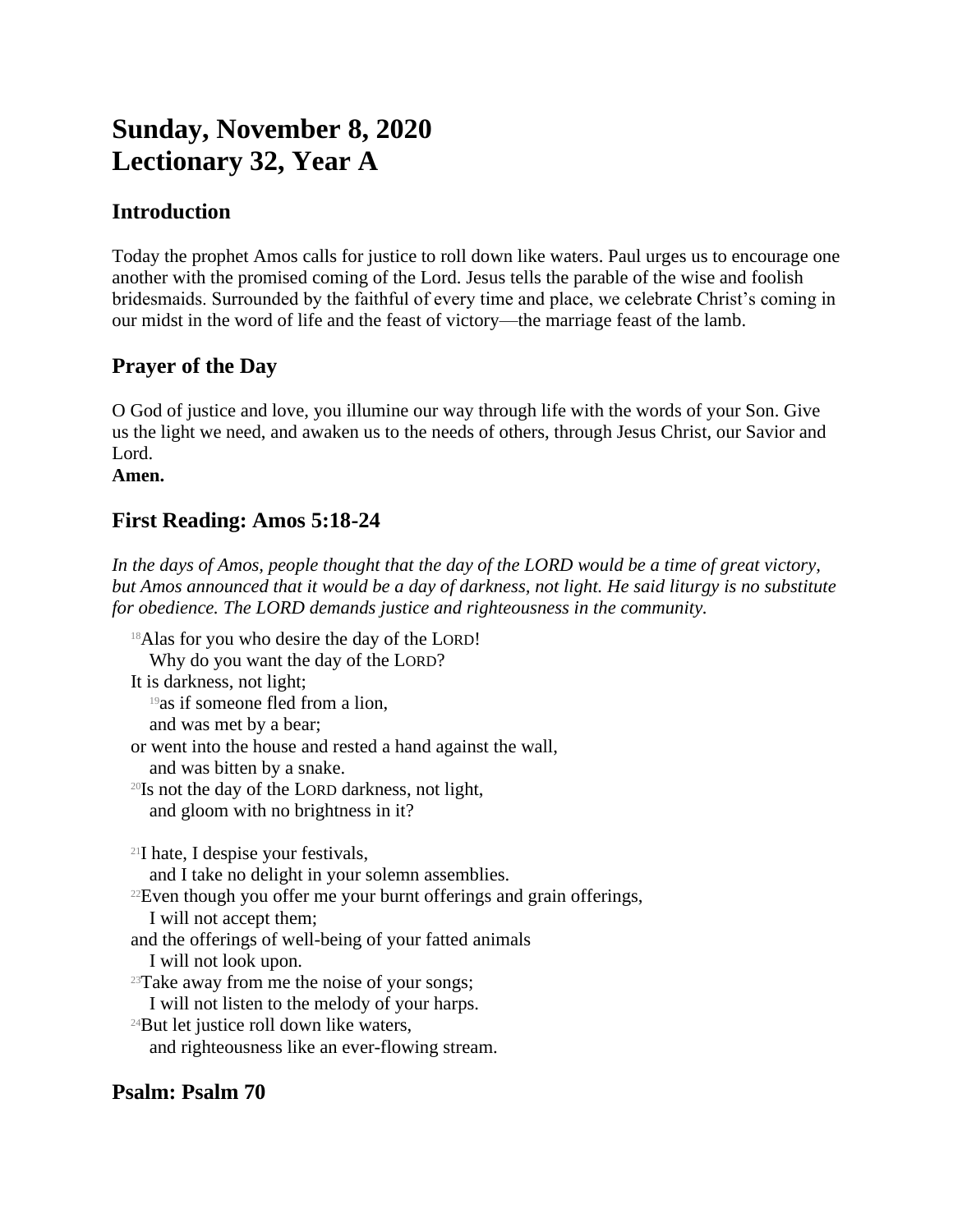*You are my helper and my deliverer; O LORD, do not tarry. (Ps. 70:5)*

<sup>1</sup>Be pleased, O God, to de- | liver me;

O LORD, make | haste to help me.

<sup>2</sup>**Let those who seek my life be put to shame | and confounded; let those who take pleasure in my misfortune draw back and | be disgraced. R** <sup>3</sup>Let those who say to me "Aha!" and gloat | over me

turn back because  $\vert$  of their shame.

<sup>4</sup>**Let all who seek you rejoice and be | glad in you; let those who love your salvation say forever, "Great | is the LORD!"** <sup>5</sup>But as for me, I am poor and needy; come to me quick- $| \, \text{ly, O God.} \rangle$ You are my helper and my deliverer; O LORD, | do not tarry. **R**

#### **Second Reading: 1 Thessalonians 4:13-18**

*Some of the Thessalonians are worried that dead Christians will be excluded from the resurrection to eternal life when Christ comes again. Paul reassures them with the word of hope that all Christians, living or dead, will be raised into everlasting life with Christ.*

 $13W$ e do not want you to be uninformed, brothers and sisters, about those who have died, so that you may not grieve as others do who have no hope. 14For since we believe that Jesus died and rose again, even so, through Jesus, God will bring with him those who have died. 15For this we declare to you by the word of the Lord, that we who are alive, who are left until the coming of the Lord, will by no means precede those who have died. 16For the Lord himself, with a cry of command, with the archangel's call and with the sound of God's trumpet, will descend from heaven, and the dead in Christ will rise first. <sup>17</sup>Then we who are alive, who are left, will be caught up in the clouds together with them to meet the Lord in the air; and so we will be with the Lord forever. <sup>18</sup>Therefore encourage one another with these words.

### **Gospel: Matthew 25:1-13**

#### *Jesus tells a parable about his own second coming, emphasizing the need for readiness at all times.*

[Jesus said to the disciples:] 1"Then the kingdom of heaven will be like this. Ten bridesmaids took their lamps and went to meet the bridegroom. 2Five of them were foolish, and five were wise. <sup>3</sup>When the foolish took their lamps, they took no oil with them; <sup>4</sup>but the wise took flasks of oil with their lamps. <sup>5</sup>As the bridegroom was delayed, all of them became drowsy and slept. <sup>6</sup>But at midnight there was a shout, 'Look! Here is the bridegroom! Come out to meet him.' 7Then all those bridesmaids got up and trimmed their lamps. 8The foolish said to the wise, 'Give us some of your oil, for our lamps are going out.' 9But the wise replied, 'No! there will not be enough for you and for us; you had better go to the dealers and buy some for yourselves.' <sup>10</sup>And while they went to buy it, the bridegroom came, and those who were ready went with him into the wedding banquet; and the door was shut. 11Later the other bridesmaids came also, saying, 'Lord, lord, open to us.' 12But he replied, 'Truly I tell you, I do not know you.' 13Keep awake therefore, for you know neither the day nor the hour."